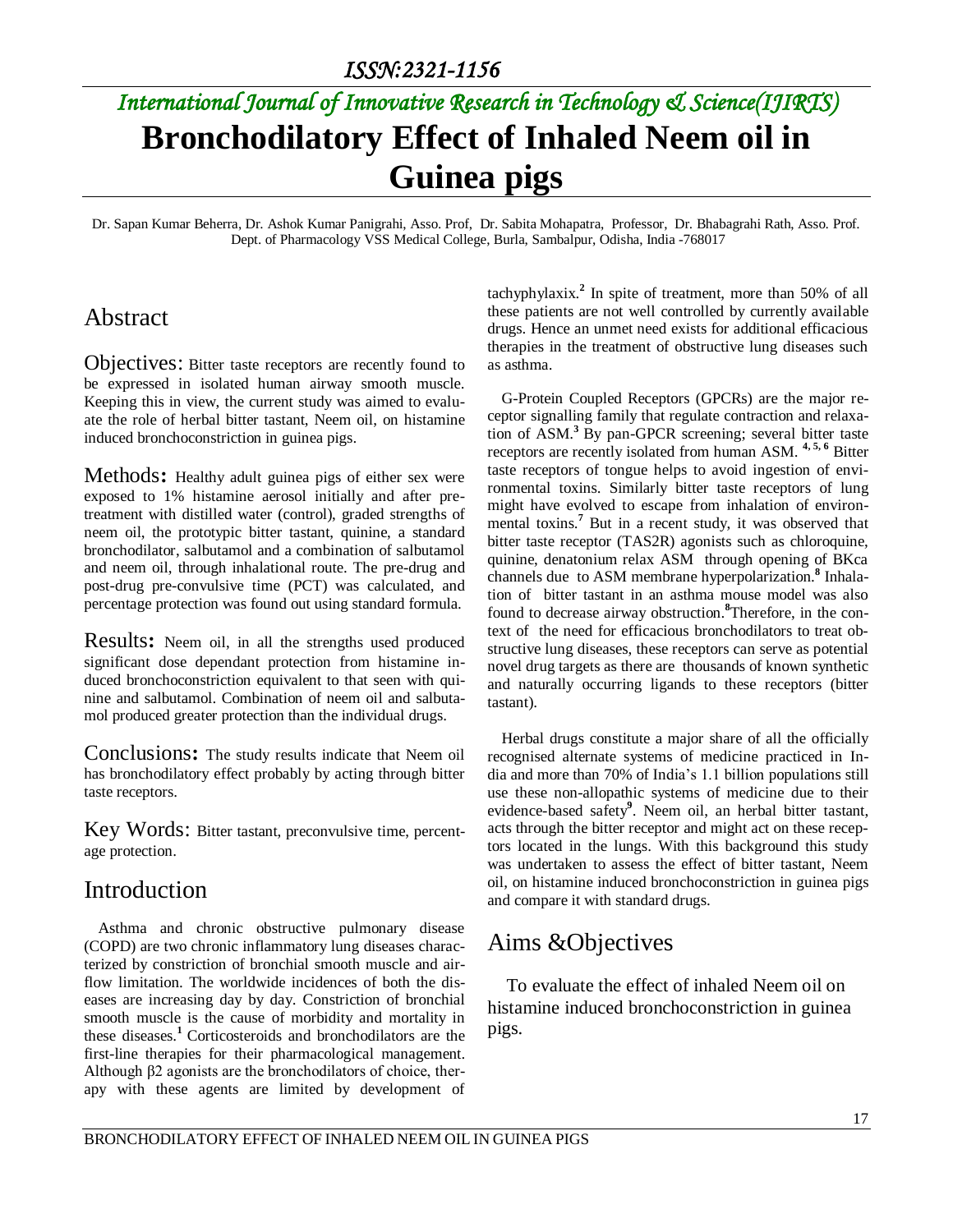# *International Journal of Innovative Research in Technology & Science(IJIRTS)*

## Materials and methods

For this study, forty two healthy adult Guinea pigs of either sex, weighing between 300 to 600 g, were selected. They were divided into 7 equal groups of 6 animals in each, and kept in the Central Animal House under 12:12 day/night cycle, at an ambient temperature of 27± 5°C.They were fed with standard diet in sufficient quantity and water was given ad libitum. The study was conducted in the Dept. of Pharmacology, V.S.S. Medical College, Burla, Sambalpur from April to September 2014 and its Animal Institutional Ethics Committee (IAEC) approved the protocol of the study. The animals were handled with due care as per CPCSEA guidelines.

After overnight fasting the animals were exposed to 1% Histamine acid phosphate inhalation through nebulizer in Histamine Chamber (Techno). The Pre-Convulsive Time (PCT) was calculated in each animal from the time they were exposed to histamine inhalation to the time of onset of convulsion due to asphyxia caused by bronchoconstriction<sup>10</sup>. As soon as the PCT was noted the animal was removed from the chamber and placed in fresh air. This was their Pre-drug PCT value i.e. T1. After 24 hrs, the overnight fasted guinea pigs were administered with aerosolised test and control drugs through inhalation in the histamine chamber as mentioned in the box below. Fifteen minutes later these animals were again exposed to 1% Histamine inhalation. The Postdrug PCT i.e. T2 was calculated. The values were expressed as Mean ± SEM.

| Group                                | Drug administered                   | Dose |
|--------------------------------------|-------------------------------------|------|
|                                      | Distilled water (Control)           | 1ml  |
| 2                                    | Neem oil                            | 5%   |
| $\overline{3}$                       | Neem oil                            | 10%  |
| $\overline{4}$                       | Neem oil                            | 20%  |
| $\overline{\overline{\overline{5}}}$ | Quinine                             | 30%  |
| 6                                    | Salbutamol Respirator solu-<br>tion | 0.1% |
|                                      | Salbutamol + Neem oil               | 0.1% |
|                                      |                                     | 20%  |

All the doses were given through inhalational route. Neem oil (100%) was obtained from Baidyanath Pharmaceuticals, Bhubaneswar, and emulsion was prepared in Pharmacy Lab. of V.S.S. Medical College by Continental (Dry Gum or 4:2:1) method. Salbutamol was obtained from CIPLA, Mumbai, and quinine from Shreya Life Science Pvt Ltd, Mumbai and Histamine from Himedia Pvt Ltd, Mumbai.

The protection offered by treatment was calculated by using the following formula: Percentage Protection  $= (1 -$   $T1/T2 \times 100$ , where T1 was the mean PCT before administration of drug and T2 was the mean PCT after administration of drug.

#### Statistical Analysis:

The post-drug (T2) values of each group were compared with their pre-drug (T1) values statistically by paired samples T- test and the post-drug (T2) values were compared among the groups by ANOVA followed by Post hoc Tukey test. All the values were analysed statistically using SPSS version 19.

# RESULTS

The mean pre-drug and post-drug PCT values, and mean percentage protection produced by test and control drugs are depicted in table 1.

| Table 1: Effect of drugs on pre-convulsive time (PCT) and per- |
|----------------------------------------------------------------|
| centage protection in histamine induced bronchoconstriction    |
| model in guinea pigs.                                          |

| Group          | Drug        | <b>Dose</b> | Mean PCT (sec) $\pm$ |                                      | $\frac{6}{9}$     |
|----------------|-------------|-------------|----------------------|--------------------------------------|-------------------|
|                |             | (%)         | <b>SEM</b>           |                                      | <b>Protection</b> |
|                |             |             | Pre-                 | Post-                                |                   |
|                |             |             | <b>Drug</b>          | Drug                                 |                   |
|                |             |             | (T1)                 | (T2)                                 |                   |
| 1              | Dist. water | 1ml         | $60.17\pm$           | $60.33\pm$                           | $02.72+$          |
|                |             |             | 2.64                 | $2.49$ <sup>\$a</sup>                | 2.71              |
| $\mathfrak{D}$ | Neem oil    | 5           | $60.00 +$            | $80.5 \pm$                           | $25.13 \pm$       |
|                |             |             | 2.59                 | $2.43***^{\text{a}}$ #b              | 3.86              |
| 3              | Neem oil    | 10          | 59.83 $\pm$          | $100.33 \pm$                         | $40.14 +$         |
|                |             |             | 0.54                 | $2.84***^{\text{a} }$ #c             | 1.65              |
| $\overline{4}$ | Neem oil    | 20          | 56.83 $\pm$          | $129.33\pm$                          | $55.47+$          |
|                |             |             | 2.51                 | $8.76***^{\mathrm{a}}$ #d            | 2.42              |
| 5              | Quinine     | 30          | 59.00 $\pm$          | $129.83 \pm$                         | 53.94 $\pm$       |
|                |             |             | 0.86                 | $7.22***^{\text{a}}$ #d, \$ e        | 2.28              |
| 6              | Salbutmol   | 0.1         | 59.83 $\pm$          | $179.17\pm$                          | $66.58 \pm$       |
|                |             |             | 1.83                 | $5.50***^{\mathrm{a} \#f}$           | 0.60              |
| 7              | Salbutamol  | $0.1 +$     | $60.50 \pm$          | $273.00 \pm$                         | $77.67 \pm$       |
|                | + Neem oil  | 20          | 1.40                 | $14.73***^{\mathrm{a} + \mathrm{g}}$ | 0.64              |

All values are expressed as mean  $\pm$  S.E.M. (n=6). <sup>a-</sup> Comparisons are made with Pre-Drug (T1) value (Paired Samples T-test). b, c, d, e,  $f, g$ - Comparisons of the post-drug (T2) values among the 7 groups are made by ANOVA followed by Tukey test.  $($ <sup>b-</sup> Comparisons are made with Group1, <sup>c-</sup> Comparisons are made with Group 1&2, <sup>d-</sup> Comparisons are made with Group 1, 2 & 3,  $e$ -Comparisons are made with Group 4,  $f$ - Comparisons are made with Group 1,2,3,4&5,  $e^{\pm}$  Comparisons are made with Group 1,2,3,4,5&6). \**P*<0.05, \*\**P*< 0.01, #*P*<0.05. \$ *P*>0.05.

Distilled water produced no effect in the PCT in animals of Group 1. Pre-treatment with neem oil inhalation produced